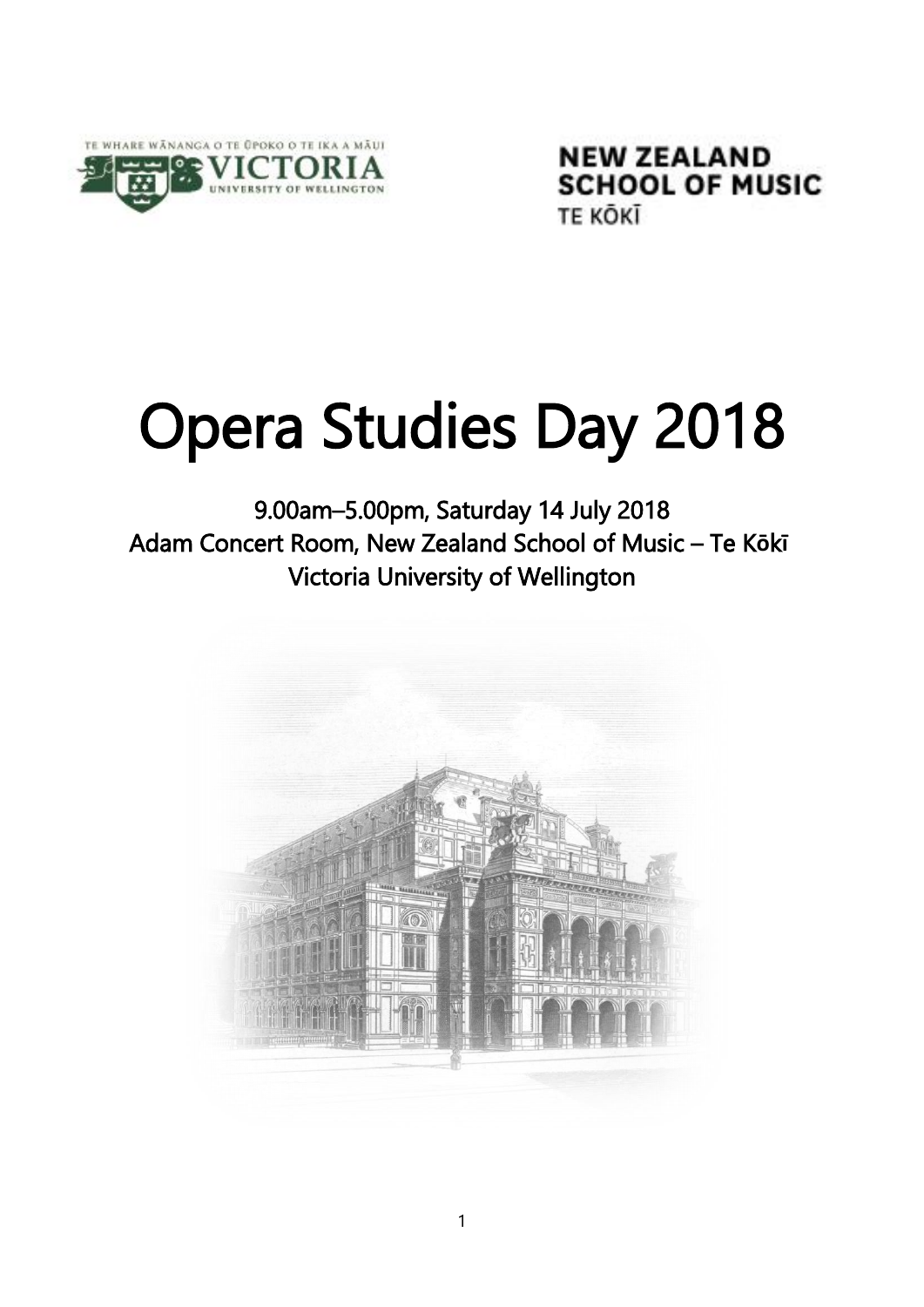# Schedule

| 9.00am<br>9.15am | <b>Arrivals</b><br>Welcome                                                                                                                                              |
|------------------|-------------------------------------------------------------------------------------------------------------------------------------------------------------------------|
| 9.30am           | Session 1 - London Contexts<br>Nicola Saker (Katherine Mansfield Birthplace Society)<br>'The Thoroughly Musical Mansfield'                                              |
|                  | Sarah Chesney (University of Oxford)<br>'Glorious Queen or Spanish Schoolgirl? Rossini's Elisabetta regina d'Inghilterra in<br>London'                                  |
| 10.30am          | Session 2 - Staging and Production<br>Sally Victoria Blackwood (Sydney Conservatorium)<br>'A critical analysis of the auteur creation of Project Faust opera/ballet'    |
|                  | Georgia Jamieson Emms (NZSM, VUW)<br>'A Very Kiwi Figaro'                                                                                                               |
| 11.30am          | <b>Morning Break</b>                                                                                                                                                    |
| 11.45am          | Plenary 1<br>Kenneth Young (NZSM, VUW)<br>'How Can I Help: A Conductor's Role'                                                                                          |
| 12.30pm          | Plenary 2<br>John Davidson (Classics, VUW)<br>'Shadows of classical antiquity in modern opera'                                                                          |
| 1.15pm           | Lunch                                                                                                                                                                   |
| 2.15pm           | Session 3 - Operatic Psychologies<br>Margaret Medlyn (NZSM, VUW)<br>"The Pagan Madness": Opera's Heroines in Negotiation with Hysteria'                                 |
|                  | Corrina Connor (NZSM, VUW)<br>"Wie leichtsinnig doch diese Männer sind!": Die Fledermaus at the Court Opera'                                                            |
|                  | Olivia Lucas (NZSM, VUW)<br>'Analysing the Operatic Scream'                                                                                                             |
| 3.45pm           | <b>Afternoon Break</b>                                                                                                                                                  |
| 4.00pm           | Plenary 3<br>Nonnita Rees (Creative New Zealand)<br>'Opera - an art for all New Zealanders? Creative New Zealand's current and future<br>support for opera in Aotearoa' |
| 4.45pm           | <b>Closing Questions and Remarks</b>                                                                                                                                    |
| 5.00pm           | Finish                                                                                                                                                                  |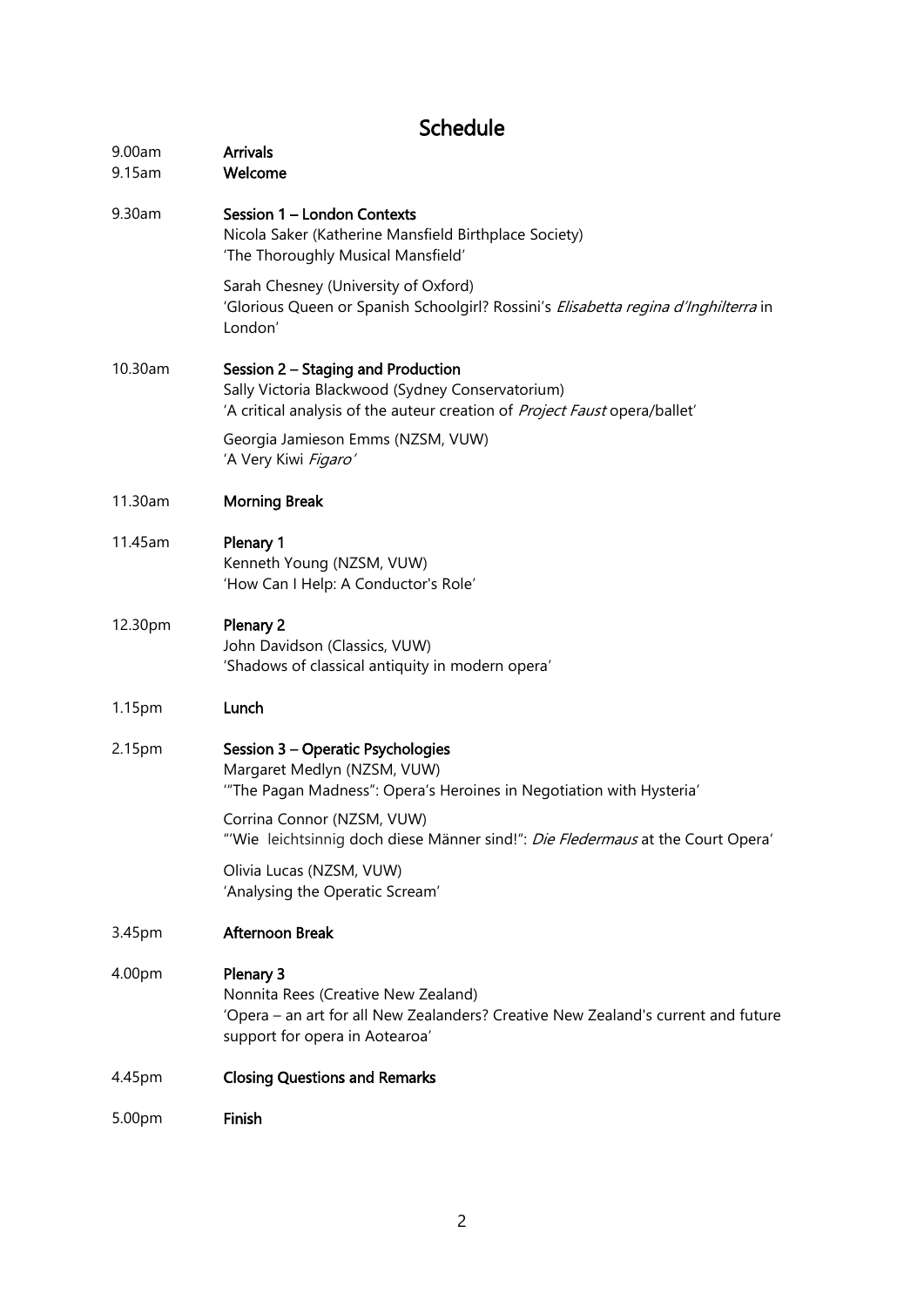### **Abstracts**

#### Sally Victoria Blackwood – Sydney Conservatorium of Music A critical analysis of the auteur creation of *Project Faust* opera/ballet

Project Faust is a new opera fusion work conceptualised and created by Sally Blackwood for Louisville Ballet and Kentucky Opera. This 2018 world premiere production was created over an extended creative development period of two years by an ensemble of opera and ballet artists, led by Sally Blackwood and a creative team from the US, UK and Australia. The ensemble developed a performance language and storytelling aesthetic that aims to step outside the bounds of both opera and ballet for the creation of a new and innovative hybrid art form with a strong political voice. Project Faust asks: What's your price? What would you sell your soul for?

Sally Blackwood is an opera director, specialising in the creation of new operatic forms. Sally has developed an innovative integrated method for collaborative interdisciplinary performance practice in the creation of hybrid forms of opera, including opera/ballet work. Project Faust forms an element of Sally's DMA research examining the curation of opera in contemporary culture and its role in examining gender bias and power relationships in the formation of personal and national identity through performance. Project Faust relates to the contemporary dialogue concerning the future direction of opera. The work aims to explore, redefine and examine the assimilation and displacement of "opera" into contemporary culture. The creative research explores a deeper understanding and relationship between the medium of grand opera, operatic storytelling, and contemporary opera/music performance. As the curator of this creative research Sally interrogates and experiments with content and form through practice-based research in performance and theoretical critical analysis.

#### Sarah Chesney – University of Oxford Glorious Queen or Spanish Schoolgirl? Rossini's *Elisabetta regina d'Inghilterra* in London

Nineteenth-century Londoners were accustomed to seeing their country on stage. English-language operas and prose dramas frequently adopted an English setting, or adapted British history. But an Italian opera based on English history was unusual. In this paper, I wish to explore how Italian – and particularly Rossini's – operatic style and subject affected Elisabetta regina d'Inghilterra's reception in London in 1818, following its premiere in Naples three years earlier.

Elisabetta was Rossini's second opera to appear in London, just six weeks after his first, Il barbiere di Siviglia. This first production of Il barbiere subsequently altered audience perceptions of *Elisabetta*. Critics branded Rossini a comic composer and felt he had not treated Elisabetta's subject seriously enough. Compounding this view, London's Elisabetta, the French soprano Josephine Fodor, had also sung the prima donna role of Rosina in *Il barbiere*. Further, the King's Theatre management had deprived Londoners of other serious opera that season due to cost-saving and revenue-boosting measures. Despite reviews criticising Rossini's music as unoriginal (a charge that would continue for years), the opera mostly conformed to Londoners' expectations of Italian style. I will take a closer look at the cuts and changes made for the London performance to examine how they exacerbated Elisabetta's characterisation as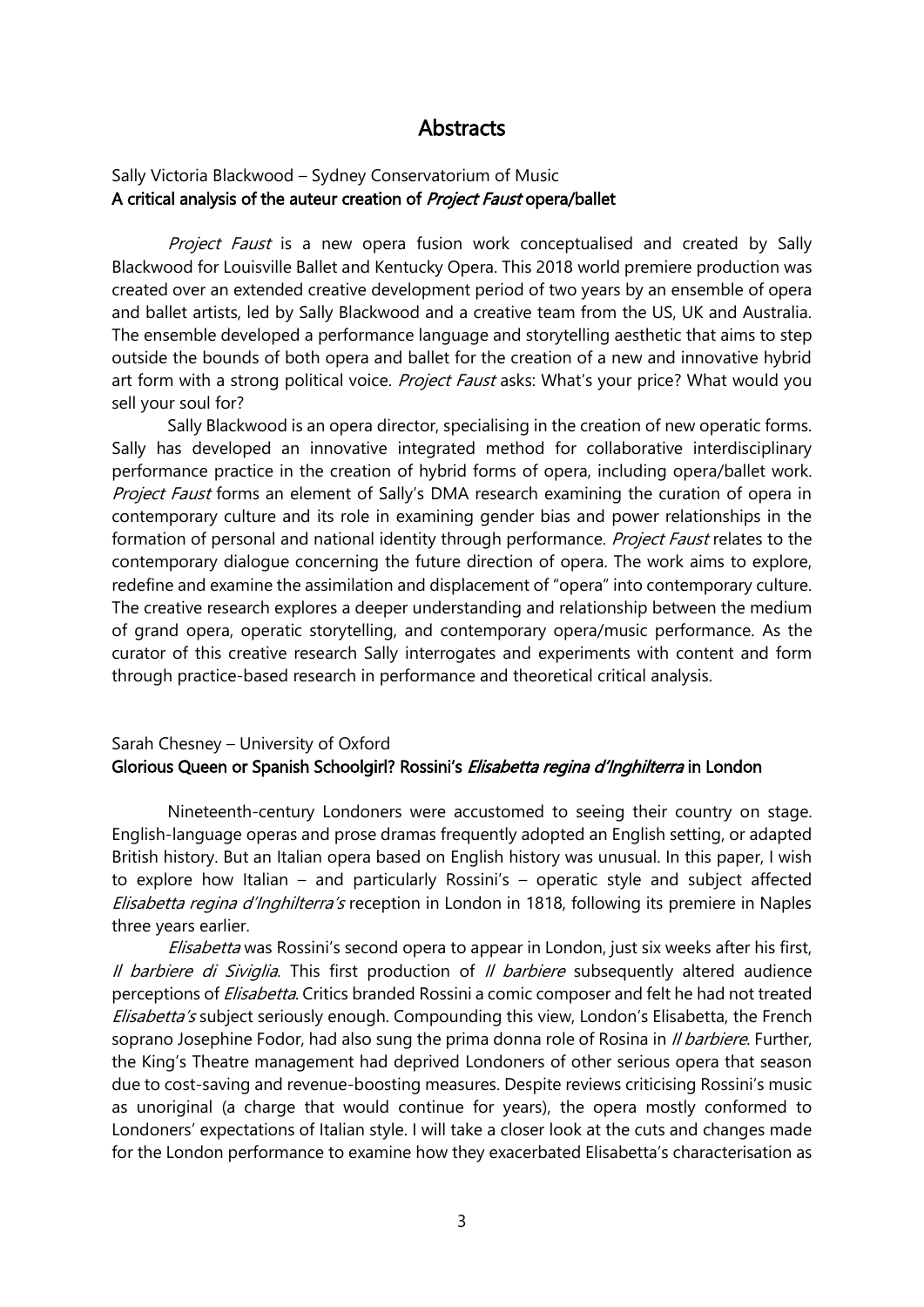rash and despotic monarch. Such a depiction contradicted the glorified image of Queen Elizabeth I already largely established in Regency England.

#### Corrina Connor – Victoria University of Wellington (NZSM) 'Wie leichtsinnig doch diese Männer sind!': Die Fledermaus at the Court Opera

My paper discusses the performances of Johann Strauss's *Die Fledermaus* at Vienna's imperial court opera (1894–1897), drawing together the circumstances of its transition from the Theater an der Wien to the Hofoper with the social implications for masculinity of recent medical, literary, and political change. Scholars have long identified a paradigmatic shift in thought about gender and sexuality in the last two decades of the nineteenth century, specifically its medicalization, led primarily by the medical-psychiatric research of physicians including Emil Kraepelin, Richard von Krafft-Ebing, and Albert Moll. Furthermore, the experience of masculinity became a dominant theme in Austrian literature, which young authors, notably Schnitzler and Hofmannsthal, explored in their writing. Within their work, an emerging picture of masculinity as a more multi-dimensional construction was often linked, implicitly and explicitly, with nationality and social status. At the same time, the political climate of Vienna underwent a significant shift, as the overt nationalism espoused by Georg von Schönerer and Karl Lueger, spelled a definitive end to the Liberal era. In this context, Die Fledermaus has been regarded as a symbol of nostalgia, an example of operatic Heimatkunst providing refuge and solace for a Vienna disquieted by social upheaval. However, I argue that new insight may be gained by reading this 'second premiere' of *Die Fledermaus* as a product of the 1890s, showing especially how aspects of modern medicalized Viennese masculinities could be reified on stage.

#### Georgia Jamieson Emms – Victoria University of Wellington (NZSM) A Very Kiwi Figaro

If not packaged correctly, opera doesn't sound particularly attractive to the average New Zealander: sit for three hours watching a show in an entirely foreign language that was written 300 years ago. In many New Zealand cities we are overwhelmed with the choice of arts, theatre and musical events, not to mention the full range of home media options. Georgia Jamieson Emms, founder of Wanderlust Opera, and lecturer in Diction and Language for singers at the NZ School of Music is presently tackling the problem of an aging opera audience. One of her tried-and-tested solutions is simple: sing in English.

Singing in the language of the audience is nothing new. In Germany one can attend Orpheus in der Unterwelt, in England The Daughter of the Regiment, in France La Flûte enchantée and in Hungary A víg özvegy (The Merry Widow). But a translation for luring the locals of Palmerston North, Carterton and Gisborne (to name a few) has to be relevant and relatable, funny and with a distinctly Kiwi flavour.

Drawing on her experience of translating Mozart's Cosi fan tutte and The Marriage of Figaro from Italian into English for a 21st century audience, Georgia will illuminate on her creative process and methodology as a translator, and the practicalities and challenges of revamping a classic.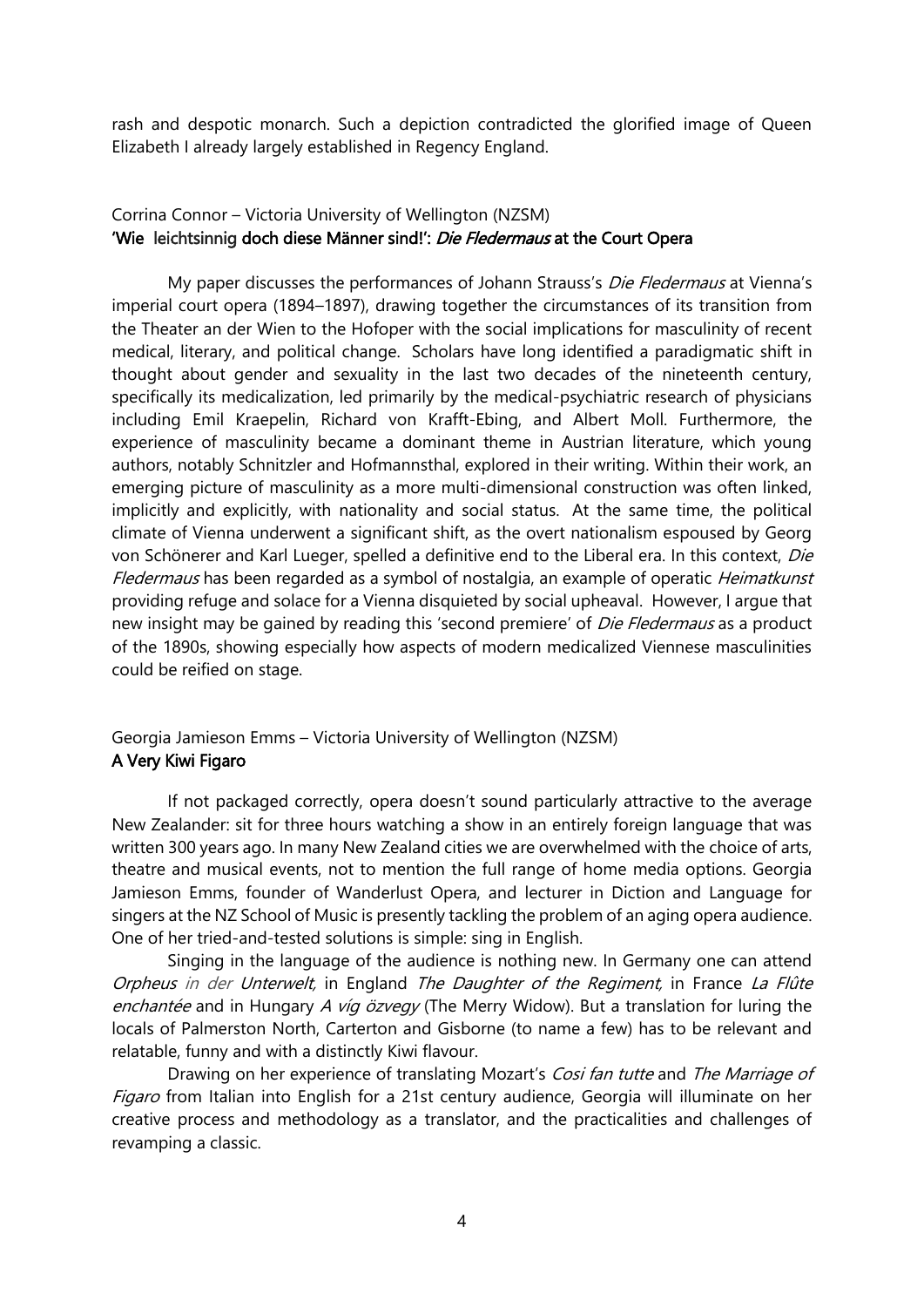#### Olivia Lucas – Victoria University of Wellington (NZSM) Analysing the Operatic Scream

In Act II of *Tristan und Isolde*, as the love duet strains toward musical and sexual climax, the moment of would-be arrival is destroyed by Brangäne's 'piercing scream' (*grellen schrei*) as the lovers are discovered by King Marke. The scream is scored, showing its rhythmic placement, but no pitch is indicated; this is not a stylized scream rendered by the singing voice, but a genuine emotional, dramatic and musical rupture. Following Wagner's persistent use of the scored, but non-notated scream, in which character's emotions rupture the capacity of singing, the world of opera has been filled with screams depicting both emotional ruptures, as characters' experiences become so intense as to overflow their capacity for song, and bodily ruptures, as characters experience shocking physical pain, often while being murdered.

Whereas screams in opera present moments of rupture, screaming permeates popular music to the extent of forming a vocal performance norm in certain genres. Extreme metal's incomprehensibly screamed vocals have long vexed scholars, and have been analysed variably as efforts to transcend the tyranny of lexical meaning and as simple textural effect that compliments the menace of distorted guitar timbres.

Analysing screams in contexts where they are musically normalised affords opportunities to critically revisit contexts in which they are interruptive. This paper offers an analysis of screaming that attempts to bring together screams as operatic rupture and screams as musical surface, screams as involuntary release of inner subjectivity and screams as externalised acts of sonic creativity.

#### Margaret Medlyn – Victoria University of Wellington (NZSM) 'The Pagan Madness': Opera's Heroines in Negotiation with Hysteria

Of hysteria's many faces, vulnerability most lends itself to the circumstances of the operatic heroine. Many heroines are victims, often driven by their misfortunes to madness through sadness and grief, which, while exacerbating their positions, does make for some wonderful heart-rending music on the way.

But what is hysteria or 'pagan madness'? Which heroines show signs of hysteria? How is it embodied? Azucena in *Il trovatore* is a character so traumatised by grief that she seems to act irrationally, and without a plan. Kundry, famously called a hysteric, can be understood to be suffering from what today would be a post-traumatic stress disorder. Is dwelling on and singing about one's grief and committing to impulsive actions in distress a sign of hysteria? The term pagan madness draws up primal memories, limbic memories of prehistoric rites, ritual and trance – witness Elektra's dance of grief at the end of the opera when, task done, she drops dead. Can the behaviour of some operatic heroines also be linked to ritualistic rites of passage?

In this presentation I will examine the transitive state, the human state, of the circumstances of grief and stress that offer up the rich narratives that are mined by operatic composers. Steering a course between the victim and the oppression of the female, I focus on three operatic heroines who submit to the attractive force that makes the compelling stories and music of *Elektra, Parsifal* and *II trovatore*.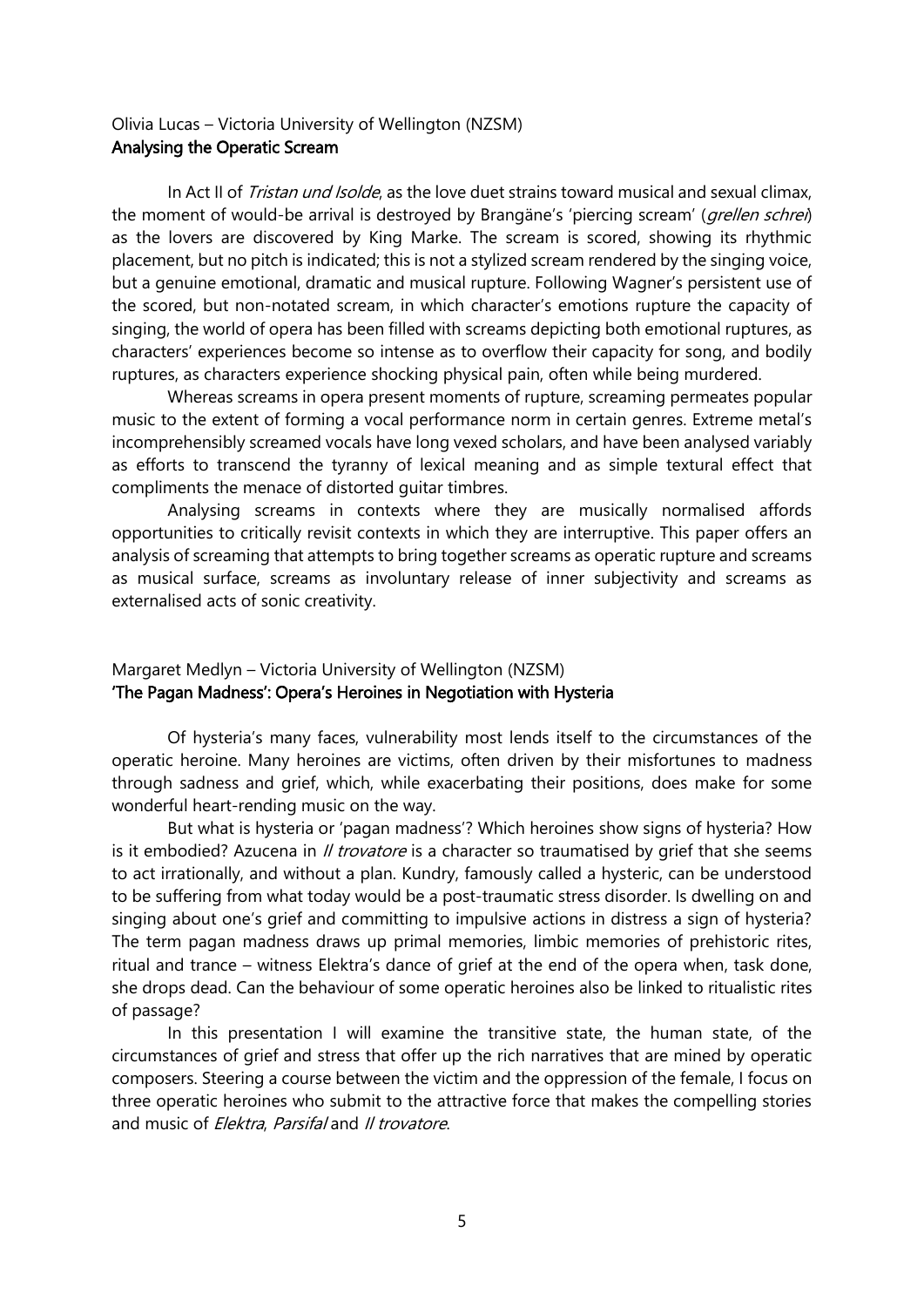#### Nicola Saker – Katherine Mansfield Birthplace Society The Thoroughly Musical Mansfield

Katherine Mansfield first known professional ambition was to be a musician. She studied piano and then, with considerable persistence, the cello. It was only when her parents denied this ambition that she settled on being a writer. Her musicality is evident throughout her written work, both in terms of its structure and also its imagery.

Music was woven into Mansfield's life experience, one example being when she left London in 1908 to join her lover, Garnet Trowell, who was working as a violinist in the orchestra of the Moody Manners Opera Company. She briefly worked in the chorus of the company (she had a "pure, high soprano" according to her friend, Ida Baker, who also musically trained).

'The Thoroughly Musical Mansfield' will draw upon Nicola Saker's thesis 'The Performative Katherine Mansfield' (VUW, 2017) to explore this little-known aspect of New Zealand's most famous short story writer.

## Plenary Abstracts

#### John Davidson – Victoria University of Wellington (Classics) Shadows of classical antiquity in modern opera

This paper considers the extent to which opera from Wagner onwards displays an engagement with Greek literature in general and specifically tragedy, time constraints meaning that the Roman dimension must be omitted. Greek tragedy was held up as a model for the very development of opera in the Renaissance, and subsequent eras have certainly not lost sight of it. As Gluck had done before him, Wagner turned back to the Greek past as a way of escaping what seemed to be unnecessary accretions to the art form. His ideal theatre, which ultimately found realization in Bayreuth, owed its basic design to the theatre of Dionysus in Athens, albeit mediated through Roman theatre buildings. The structure of the *Ring* builds to a great extent on the Aeschylean trilogy, the *Oresteia*. These Greek tragedies are based on the myths surrounding the House of Atreus, the same cycle which lies behind the Strauss/Hofmannsthal *Elektra*, another work to be considered, along with works such as Xenakis' Oresteia and Taneyev's more expansive treatment of the same subject. As time allows, operas based on the Theban cycle will also be discussed, such as Stravinsky's Oedipus Rex, Enescu's Oedipe, Turnage's Greek, and Anderson's Thebans. Also related to Thebes is the story of Dionysus' triumph and the destruction of King Pentheus. The best known modern operatic version of this is Henze's The Bassarids, although a 'masked version of it can be seen in Symanowski's King Roger. In the discussion, both the libretto and the music may be taken into account.

#### Nonnita Rees – Creative New Zealand Opera – an art for all New Zealanders? Creative New Zealand's current support for opera in Aotearoa

During 2015 Creative New Zealand reviewed its funding, priorities and initiatives for supporting opera in New Zealand. It looked at the state of play of opera in New Zealand, current international trends and issues for opera in contemporary New Zealand and made recommendations on Creative New Zealand's support for opera up to 2020. A role for